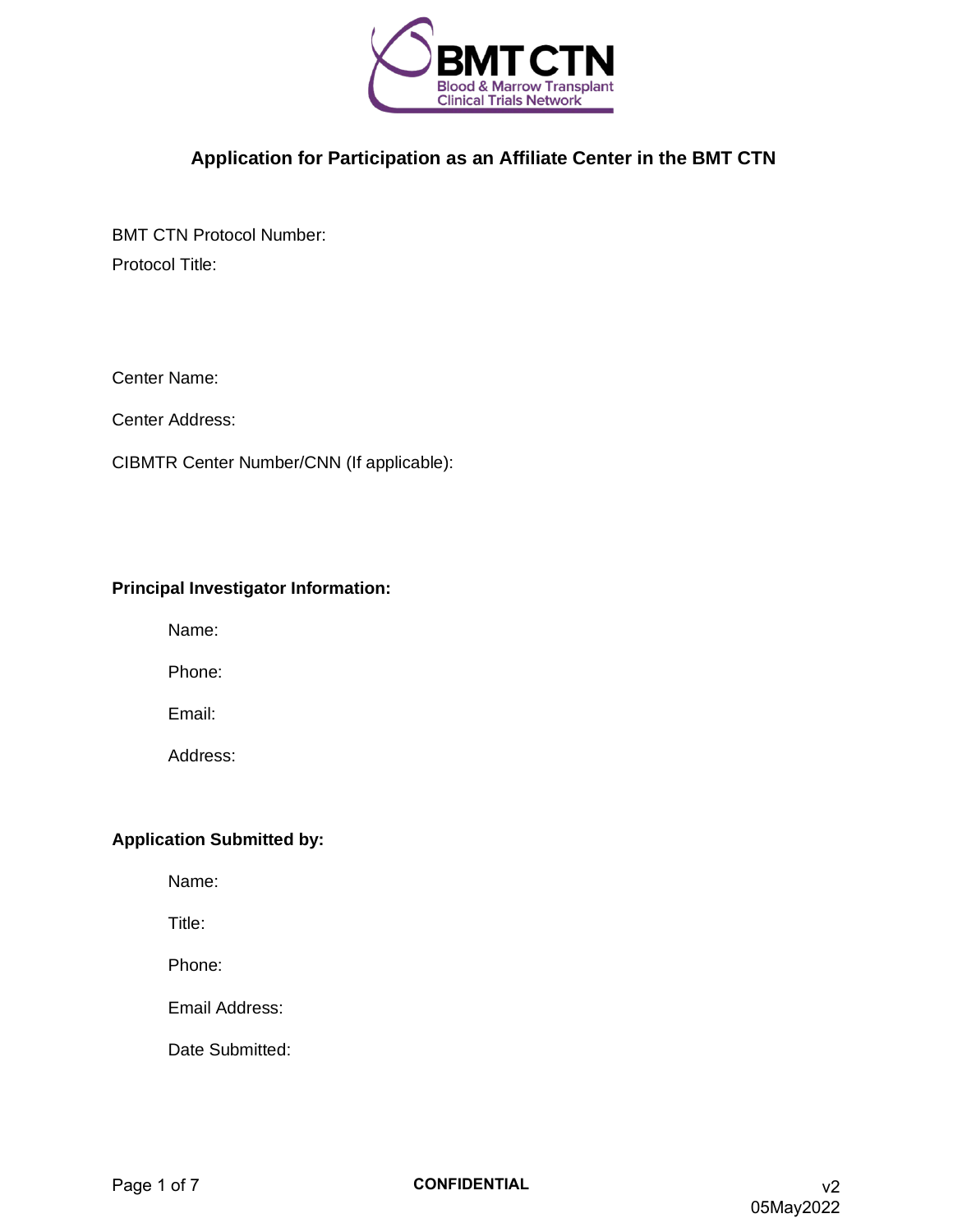### **The protocol is available on the BMT CTN public website at [www.bmtctn.net.](http://www.bmtctn.net/) Please review the protocol thoroughly before completing this application.**

- 1. What is your projected annual accrual for this protocol? \_\_\_\_\_\_\_\_ patients per year
- 2. Will your center be including pediatric patients?



- 3. How many total active IRB-approved transplant research protocols are currently open at your site:
- 4. Does your center have any active IRB-approved protocols that will compete against this BMT CTN protocol?



If Yes, provide a brief description of each competing protocol and explain how your center will prioritize studies:

5. What is the estimated time frame from when the protocol is released to your center to first patient enrolled?

 $\blacksquare$  months

**If your center has accrued patients on a BMT CTN study in the past 3 years, the application is complete. Please email to BMT CTN Data and Coordinating Center at [bmtctnac@emmes.com](mailto:bmtctnac@emmes.com)**

**If your center has never participated on a BMT CTN study or has not accrued patients on a BMT CTN study in the past 3 years, please complete the remainder of the application.**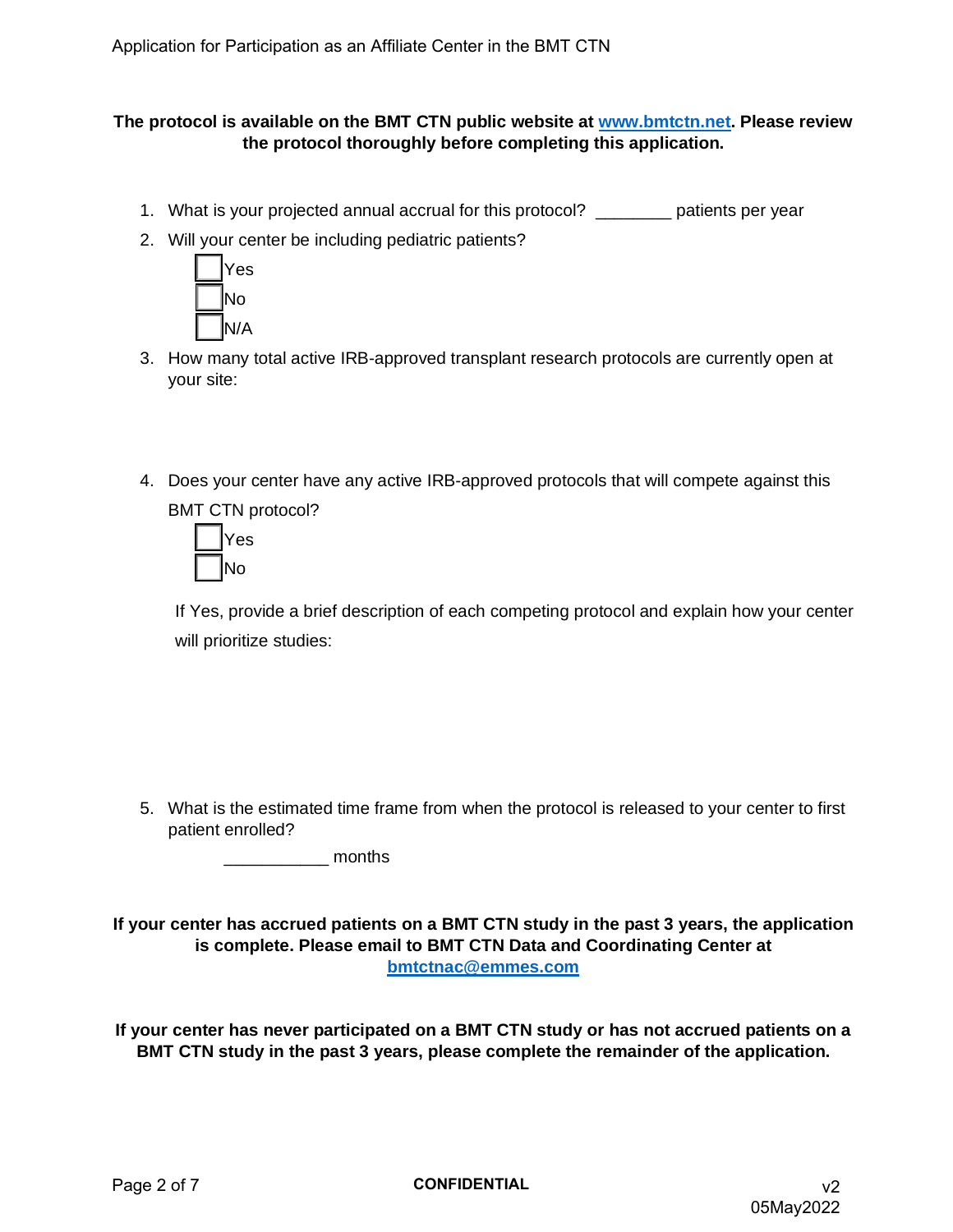# **Minimum Qualifications as a BMT CTN Affiliate Center are "Yes" to one of questions #6, 7 or 8**

6. Is your center an NMDP participating center?



7. Is your center FACT accredited?



8. Is your center an approved NCTN Cooperative Group transplant center?



If Yes, CTEP Site Code:



9. Is your center a CIBMTR participating center?



If Yes, CIBMTR Center Number (CCN):

If Yes, does your center submit data on (check all that apply)

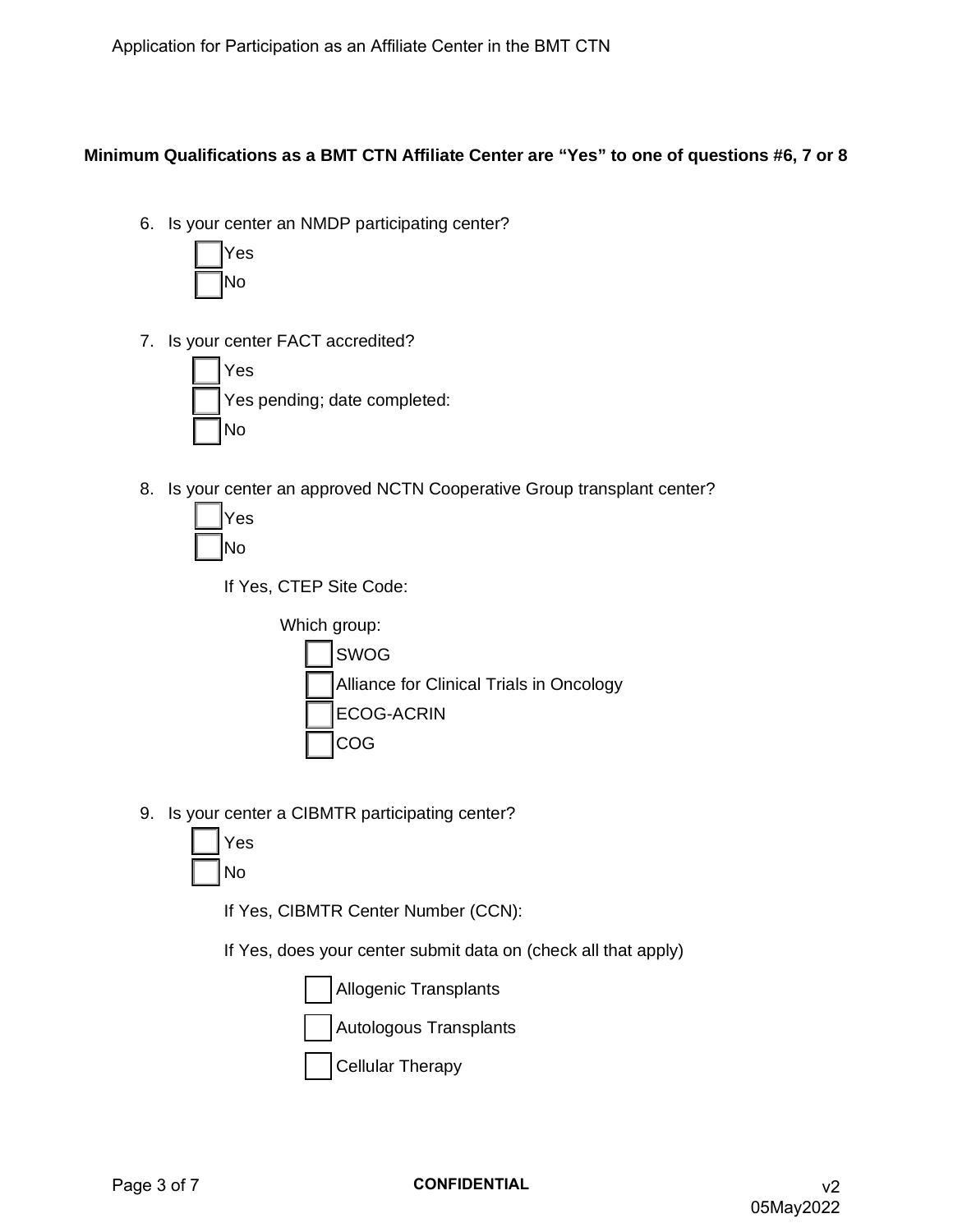10. Please complete the below table documenting your transplant center's activities.

**NOTE:** Please complete the graft source table if your center does NOT submit data to the CIBMTR. If your center submits all transplants/cellular therapies data to CIBMTR, you do not need to complete the table (but please verify your center's CIBMTR data submission is up to date)

Month/Year Twelve Month Period: \_\_\_\_\_\_\_\_\_\_\_\_\_ through \_ Month/Year

|                      |            | <b>HLA-identical</b> | Haplo-identical | Unrelated |            | Cellular |
|----------------------|------------|----------------------|-----------------|-----------|------------|----------|
|                      | Autologous | Sibling              | Donor           | Donor     | Cord Blood | Therapy  |
| <b>AML</b>           |            |                      |                 |           |            |          |
| <b>ALL</b>           |            |                      |                 |           |            |          |
| <b>CML</b>           |            |                      |                 |           |            |          |
| <b>MDS</b>           |            |                      |                 |           |            |          |
| Other Leukemia       |            |                      |                 |           |            |          |
| <b>MPS</b>           |            |                      |                 |           |            |          |
| Follicular NHL       |            |                      |                 |           |            |          |
| Diffuse Large        |            |                      |                 |           |            |          |
| Cell NHL             |            |                      |                 |           |            |          |
| Other NHL            |            |                      |                 |           |            |          |
| Hodgkin Disease      |            |                      |                 |           |            |          |
| Multiple             |            |                      |                 |           |            |          |
| Myeloma              |            |                      |                 |           |            |          |
| Neuroblastoma        |            |                      |                 |           |            |          |
| <b>Breast Cancer</b> |            |                      |                 |           |            |          |
| Other Solid          |            |                      |                 |           |            |          |
| Tumor                |            |                      |                 |           |            |          |
| Aplastic Anemia      |            |                      |                 |           |            |          |
| Immune               |            |                      |                 |           |            |          |
| Deficiency           |            |                      |                 |           |            |          |
| Inborn Errors or     |            |                      |                 |           |            |          |
| Metabolism           |            |                      |                 |           |            |          |
| Autoimmune           |            |                      |                 |           |            |          |
| Disease              |            |                      |                 |           |            |          |
| Other, Specify:      |            |                      |                 |           |            |          |
|                      |            |                      |                 |           |            |          |
|                      |            |                      |                 |           |            |          |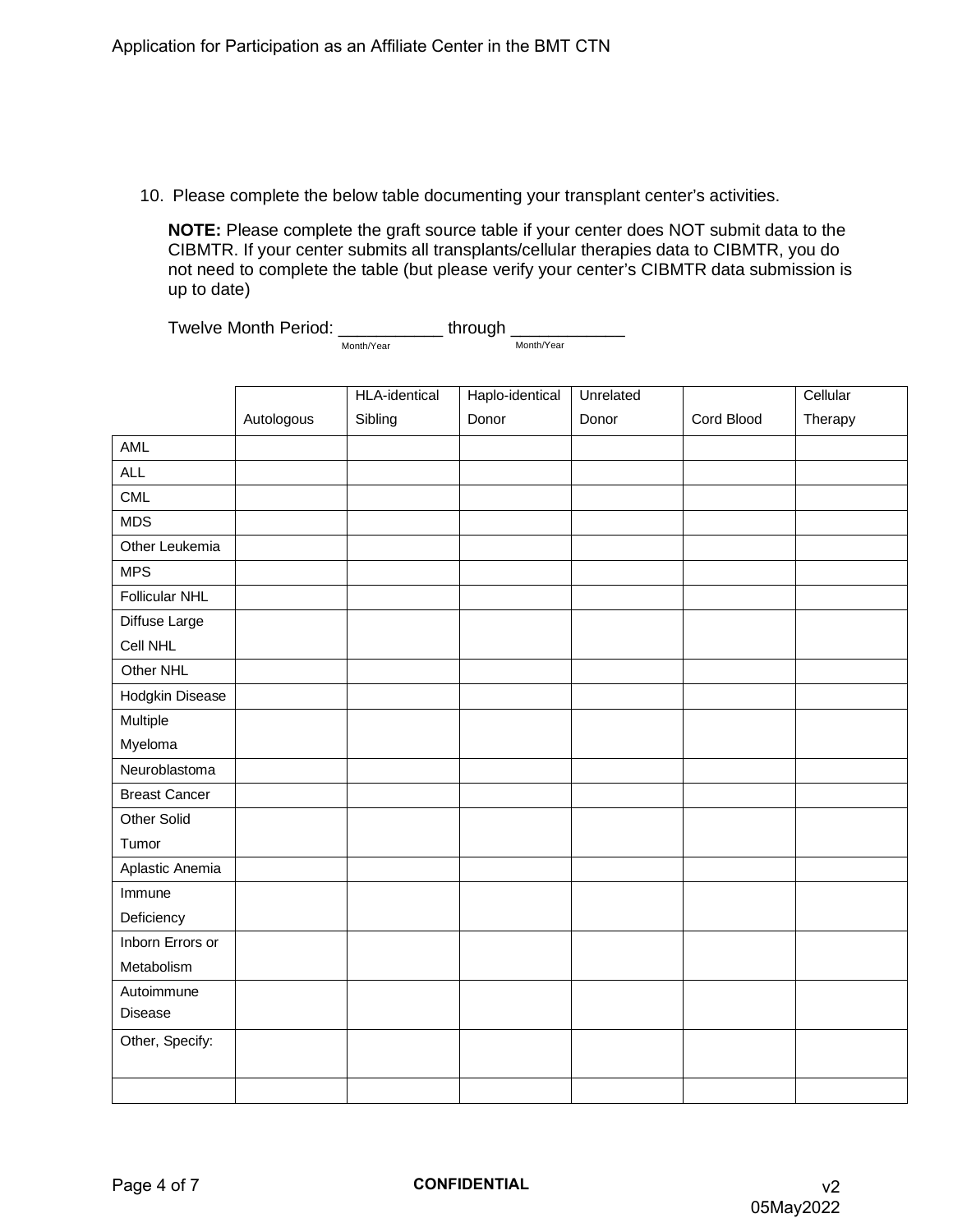11. Does your center agree to submit a Comprehensive Report Form level data to CIBMTR on all patients enrolled in a BMT CTN trial and TED level data for all transplant patients at your center whether or not they are enrolled in a BMT CTN study, during the period you are actively enrolling patients as an Affiliate Center?



**Please Note: All CIBMTR participating centers must submit a Comprehensive Report Form unless otherwise noted for any patient participating in a BMT CTN trial regardless of your center's status for CIBMTR data.** A copy of CIBMTR data collection forms can be found here: [https://www.cibmtr.org/DataManagement/DataCollectionForms/pages/inde](https://www.cibmtr.org/DataManagement/DataCollectionForms/pages/index.aspx)x.aspx

12. Is your center enrolled in the NMDP single IRB?



If no, enrollment in the NMDP single IRB is required for participation and will require a separate reliance agreement, will your institution allow the use of the NMDP single IRB?



13. Please list number of research staff whose job functions are related to transplant:

| <b>Staff Title</b>            | <b>Total Full-Time Equivalents (FTEs)</b> |
|-------------------------------|-------------------------------------------|
| <b>Protocol Nurse</b>         |                                           |
| <b>Regulatory Coordinator</b> |                                           |
| Data Manager                  |                                           |
| Other, Specify:               |                                           |

14. Has your research office ever been audited by the FDA?

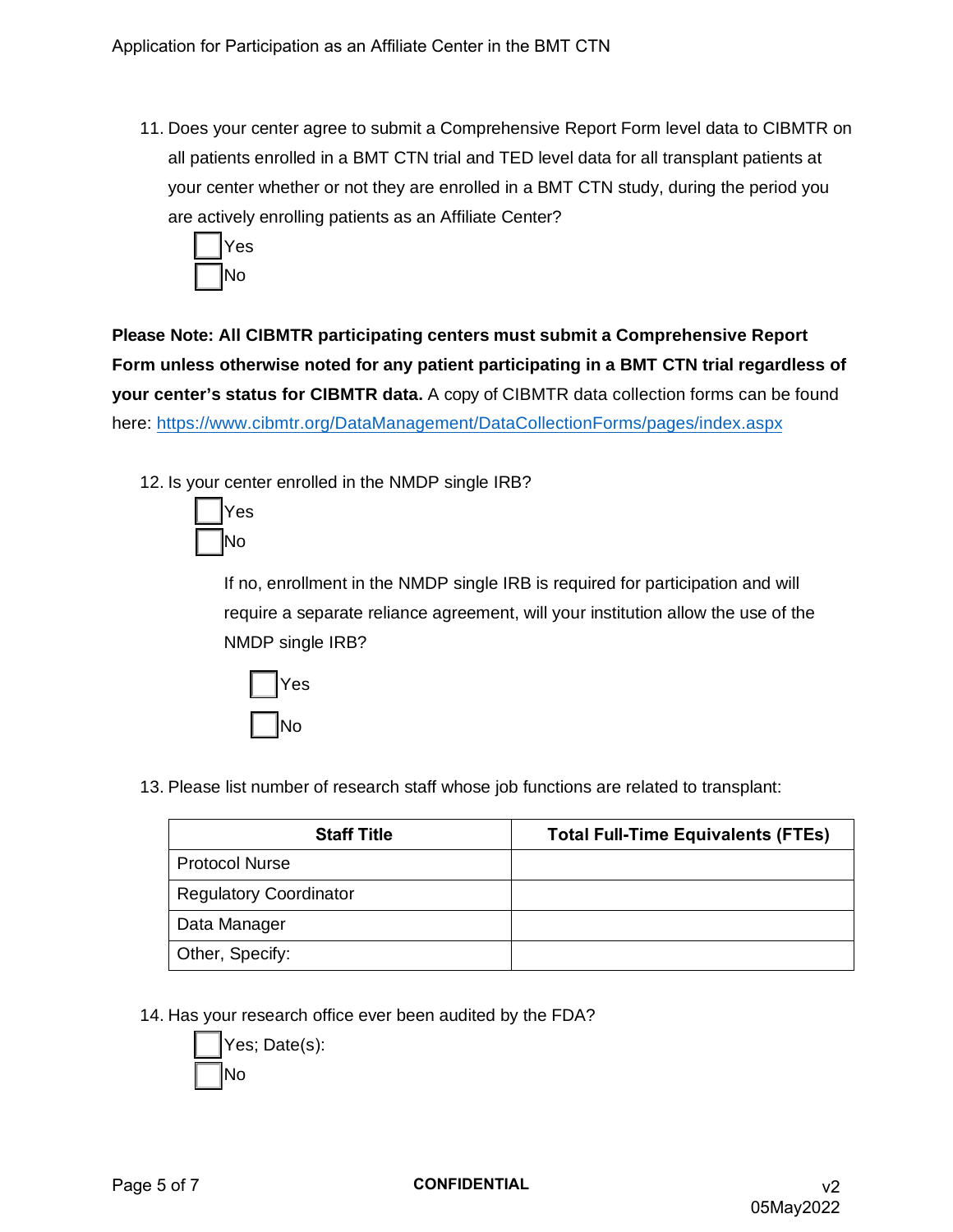## **Investigational Research Pharmacy**

15. Does your institution have a pharmacy that is able to receive, store and dispense investigational drugs and maintain appropriate documentation?



16. Please indicate the controlled drug storage temperatures available in your IDS Pharmacy.

\_\_\_\_\_\_\_\_ Controlled Ambient

\_\_\_\_\_\_\_\_ Controlled Refrigerated

\_\_\_\_\_\_\_\_ Controlled Frozen

17. Does your center and Investigation Drug Services (IDS) Pharmacy have the capability of preparing and infusing investigational drugs on weekends?



18. Does your IDS Pharmacy have an SOP for the destruction of remaining study drug at the end of the study?



# **Research Samples**

19. Does your center have the ability to collect and promptly process research specimens

(e.g., centrifuge blood tubes and prepare plasma or serum aliquots)?



If Yes, is this service available for study visits falling on